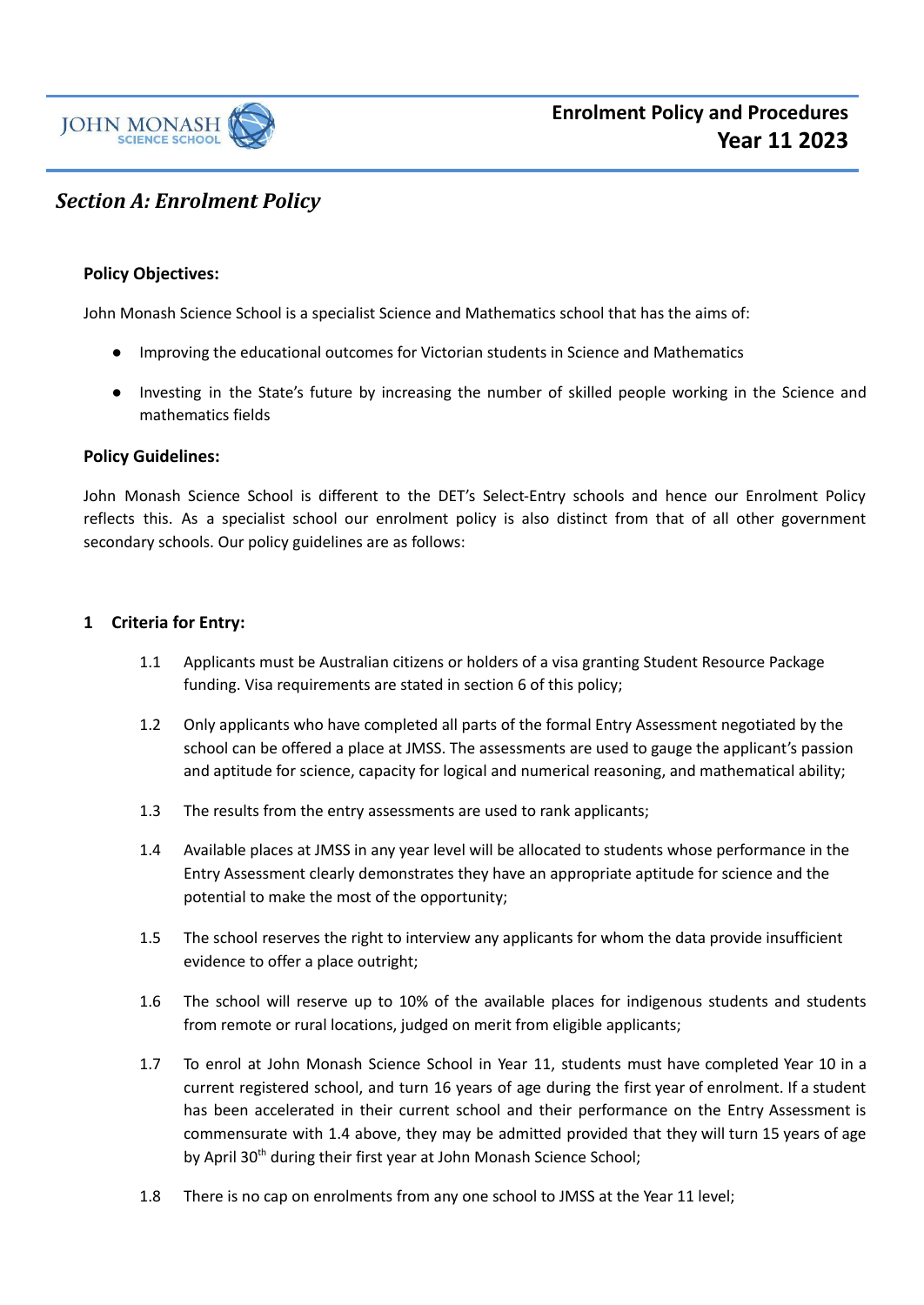- 1.9 Should any applicants who are offered a place decline for any reason, the school will continue to offer places to students in order of merit based on the data from entry assessments;
- 1.10 The school will cease enrolling students once all available places are filled. If the number of available places is not able to be filled from the cohort presenting for entry, the remaining number of places may be filled from eligible applicants in the following year.

# *Section B: Enrolment Procedures*

## **2. Application Details for 2023:**

#### How to Apply

- 2.1 All applicants are required to register for the JMSS Entry Assessment on the John Monash Science School web-site. This then creates an individual student ID number for each applicant;
- 2.2 Applicants are only allowed to sit the "Entry into Year 11 Examination" once. Applicants can apply for one year level entrance exam per year;
- 2.3 Online applications close on the  $20<sup>th</sup>$  May 2022. An application fee of \$130 is payable at time of registration. Payment is to be made online;
- 2.4 Students who have applied for entry into John Monash Science School must attend the Entry Assessment on Saturday 28<sup>th</sup> May 2022;
- 2.5 Two Supplementary Examination dates have been made available for those students who, through reasonable cause, are unable to attend on 28<sup>th</sup> May 2022. All applications for these alternate dates must be made in writing to Edutest at [registration@edutest.com.au](mailto:registration@edutest.com.au);
- 2.6 If the applicant has not received advice regarding the conduct of the Entry Assessment by Wednesday 25<sup>th</sup> May 2022, the parents of the applicant should contact the Registrar at John Monash Science School on 9905 1002;
- 2.7 The applicant will receive advice of the outcome of the application by the last week of July 2022.

## **3. Communication:**

- 3.1 All correspondence and telephone advice is provided to the person identified as the parent in the online application form;
- 3.2 Information will only be provided to the person who is listed on the application form as a parent;
- 3.3 John Monash Science School will provide information on applications, outcomes and offers to parents by email or SMS technology to mobile phones;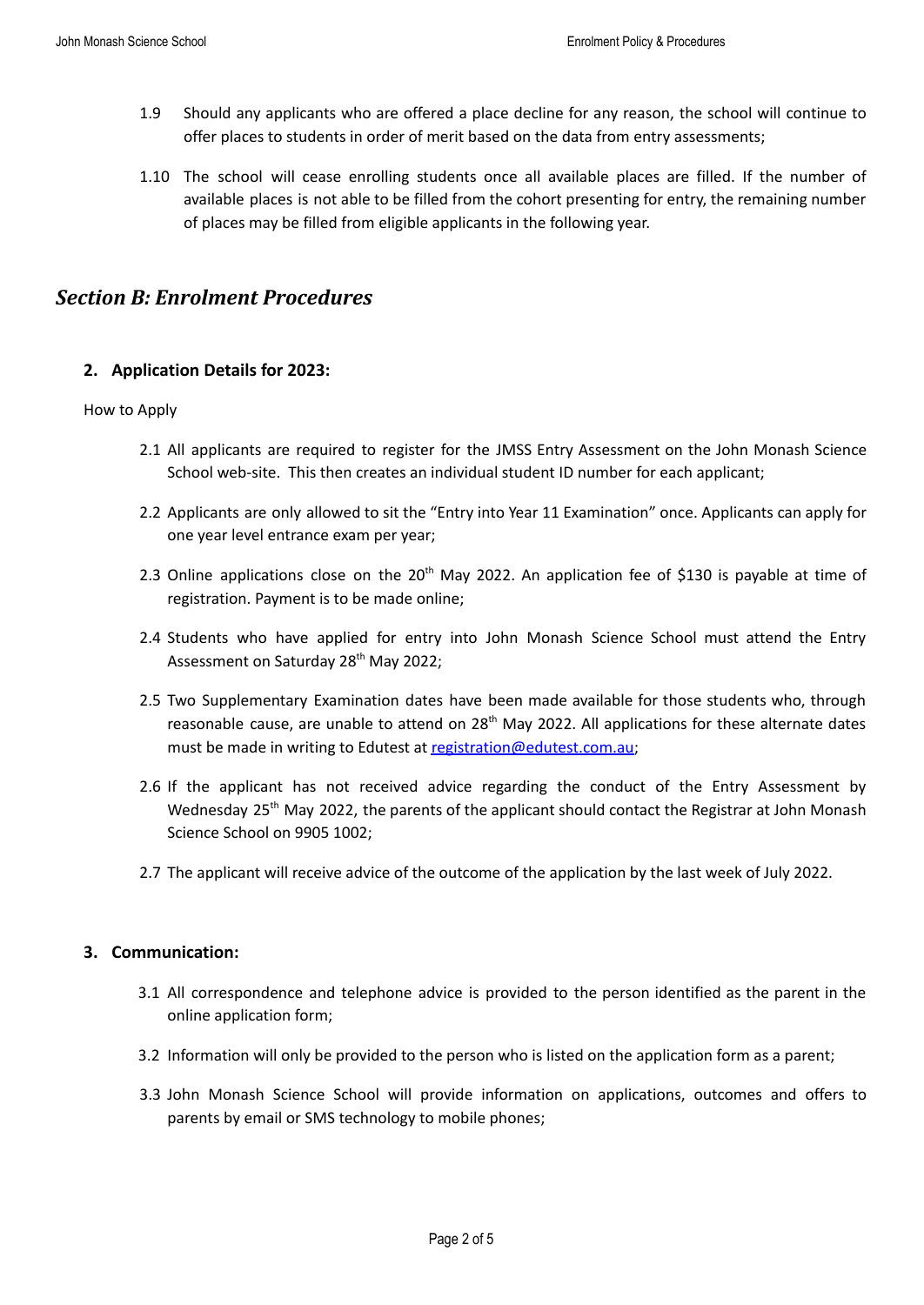- 3.4 The parent must contact John Monash Science School if there is a change in the parent's mobile phone number or email address;
- 3.5 It is the parent's responsibility to monitor the receipt of emails at critical times such as the fortnight before the Entry Assessment and when outcomes and offers are due to be communicated. Hotmail email addresses are not recommended.

## **4 Entry Assessment Information (as supplied by Commercial Provider):**

The Entry Assessment will be conducted on Saturday 28<sup>th</sup> May 2022. The test will be held at the John Monash Science School, Monash University, Clayton Campus, Victoria. The applicant will receive information regarding the Entry Assessment by Wednesday 25<sup>th</sup> May. In 2022, the Commercial Provider is Edutest.

- 4.1 Applicants are required to bring photo identification to the assessment. Examples of photo identification include:
	- Student card issued by the candidate's current school;
	- Current student travel card:
	- A recent class photograph with the student and his/her name clearly shown;
	- Passport (recent);
	- Current library card (with photograph);
- 4.2 Applicants will not be allowed to sit the assessment unless they have the appropriate photo identification;
- 4.3 Applicants who miss the assessment through illness or misadventure may be considered through the illness/misadventure process. Information about the Illness or Misadventure process is detailed below in 4.6;
- 4.4 Applicants who are unable to sit the assessment because they are interstate or overseas should contact John Monash Science School or the Commercial Provider. Further details of interstate/overseas procedures are given below in 4.6;
- 4.5 The Commercial Provider conducts and supervises the Entry Assessment and is responsible for providing JMSS the results of the Entry Assessment for every student;
- 4.6 Special Consideration
- Special arrangements for the examination may be organised for students with prolonged illness or disability. Requests for special arrangements must be made at the time of application and prior to the application deadline by emailing [registrar@edutest.com.au](mailto:registrar@edutest.com.au) ;
- If the applicant is unable to sit for the assessment for medical reasons, parents of the applicant should complete the Illness and Misadventure Form available on the JMSS website;
- If the applicant believes their examination performance may have been affected by illness, injury or personal trauma on the day of the Entry Assessment, the applicant should complete the Special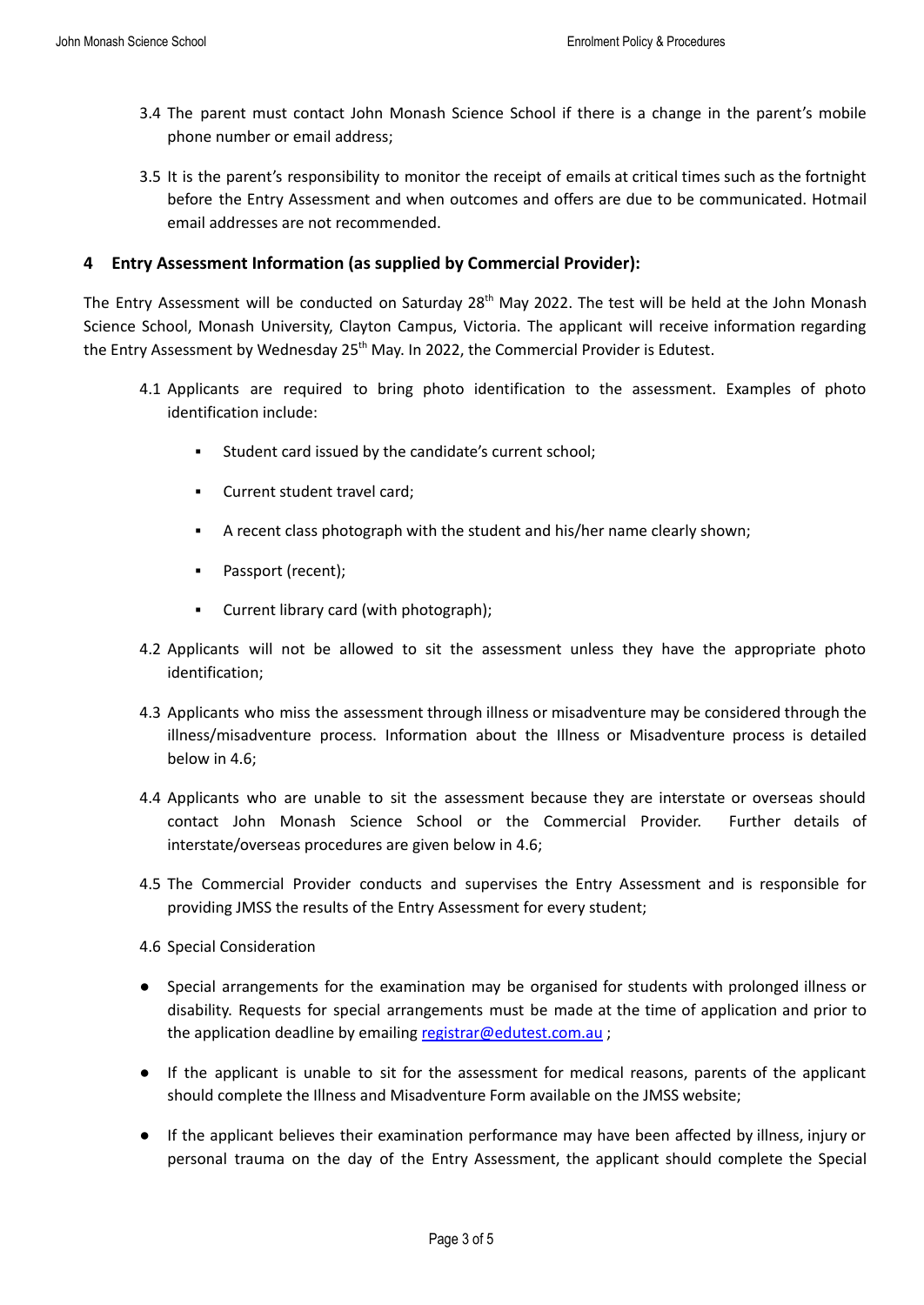Consideration Form available from the JMSS website. Applications are reviewed by the Selection Panel as per the process outlined in the Special Consideration Form;

- In either of the above instances, the completed form should be returned to John Monash Science School by  $31<sup>st</sup>$  May 2022;
- Interstate or overseas students (Australian citizens or permanent residents living interstate or overseas) who are unable to take the Entry Assessment at the Examination Centre should contact Edutest by email at info@edutest.com.au

## **5 Outcome of Application**

- 5.1 Confirmations of acceptance need to be made within 7 days of receipt of the letter of offer.
- 5.2 Once all places have been confirmed, JMSS will write to Principals of Government schools informing them of the names of students who have accepted a place at JMSS in 2023;
- 5.3 Parents of applicants in non-Government schools will be responsible for notifying their schools of their intention to accept a place at John Monash Science School. JMSS will endeavour to have this information to schools within the first three weeks of term four each year;
- 5.4 Any grievances (On process matters only) must be lodged with the Principal of JMSS in writing, clearly indicating the grounds on which the decision should be reconsidered. This should occur within 5 working days of receipt of the enrolment notification. The process will then be managed by a Special Consideration Panel, convened by JMSS and DET;
- 5.5 While offers can be accepted, enrolments will not be finalised until after the official "Application to Enrol" form has been processed by John Monash Science School;
- 5.6 Once the enrolment process has been completed, Edutest results will only be released upon request in early Term 4.

## **6 Australian born residents and overseas/international students**

- 6.1 The following categories of students are eligible for SRP funding and therefore eligible to apply for entry to JMSS:
- Australian born residents;
- holders of permanent resident visas in one of the following visa subclasses: 100–106, 110, 113-121, 124-132, 134-139, 143, 150-152, 154-157, 159, 175-176, 186-187, 189-190, 200-205, 209-217, 800–802, 804–806, 808, 814, 819, 828, 832, 834-838, 840–846, 851-852, 855–859, 861–864, 866, 880–883, 885-888, 890–893;
- holders of a New Zealand passport;
- holders of a temporary resident visa in one of the following visa sub-classes: 051, 070, 160-165, 188, 191, 300, 302–303, 309-310, 401-403, 405-408, 411–416, 418–419, 420-424, 426–428, 430,